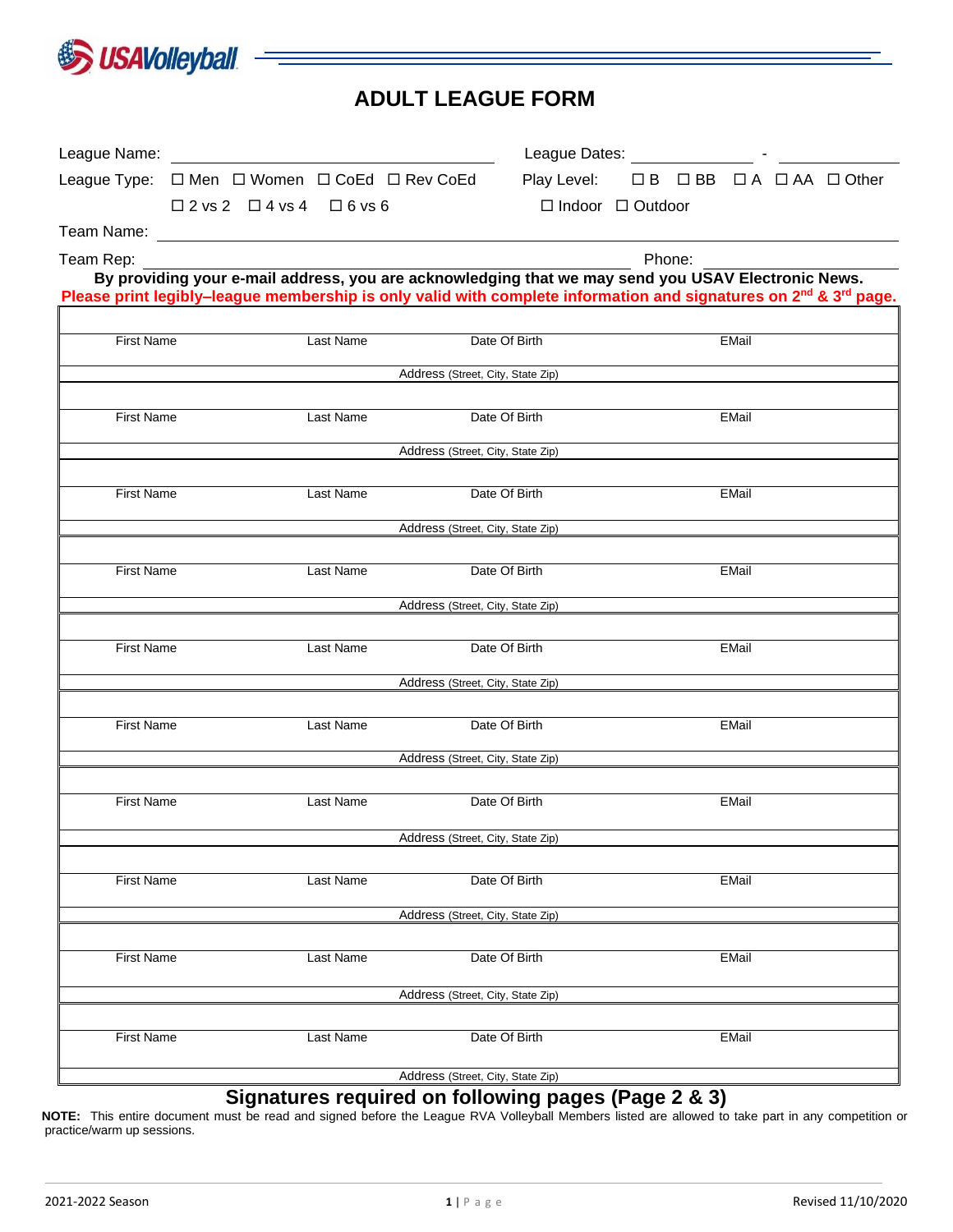## **USA VOLLEYBALL WAIVER AND RELEASE OF LIABILITY**

I acknowledge that volleyball or any sporting event is an extreme test of a person's physical and mental limits and that my participation in a volleyball event can cause any or all of the following: property damage, including loss or damage to personal property; serious injury (including athletic injuries such as broken bones, concussions, or other injuries); sickness and disease (including communicable diseases and viruses (including COVID-19 or bacteria); trauma; pain & suffering; permanent disability; exposure to extreme conditions and circumstances; exposure to communicable diseases (including COVID-19); accidents involving other participants; contact or collision with other participants, playing surfaces, balls or other natural or manmade objects; and, paralysis and death.

Coronavirus (COVID-19) is an **extremely contagious** virus that may spread easily through person-to-person contact. Federal and state authorities recommend social distancing as a means to prevent the spread of the virus. **COVID-19 can lead to serious illness, personal injury, permanent disability, and death. Participating in USAV/RVA sanctioned activities and/or USAV/RVA sanctioned facilities could increase the risk of contracting COVID-19.**  USAV/RVAin no way warrants that COVID-19 infection(s) will not occur through participation in USAV/RVA sanctioned activities or by accessing USAV/RVA facilities.

**With a full understanding of the potential risks, I HEREBY ASSUME THE RISKS OF PARTICIPATING OR OFFICIATING IN A VOLLEYBALL EVENT**. I hereby take the following action for myself, my executors, administrators, heirs, next of kin, successors and assigns: a) **I WAIVE, RELEASE, AND DISCHARGE** from any and all claims or liabilities for death, exposure to disease, personal injury or damages of any kind, **EXCEPT THAT WHICH IS THE RESULT OF GROSS NEGLIGENCE AND/OR WANTON MISCONDUCT OF PERSONS OR ENTITIES LISTED BELOW**, which arise out of or relate to my traveling to and from or my participation in any volleyball event, **THE FOLLOWING PERSONS OR ENTITIES:** USAV and its RVAs, tournament directors, sponsors, and the officers, directors, employees, representatives, and agents of any of the above; b) **I AGREE NOT TO SUE** any of the persons or entities listed above for any of the claims or liabilities that I have waived, released or discharged herein; and c) **I INDEMNIFY AND HOLD HARMLESS** the persons or entities mentioned above from any claims made or liabilities assessed against them as a result of my actions.

|                            | <b>Participant Name (printed)</b>                                                                                                                                | Signature                                                                                                                                                            | <b>Date</b> |  |  |  |
|----------------------------|------------------------------------------------------------------------------------------------------------------------------------------------------------------|----------------------------------------------------------------------------------------------------------------------------------------------------------------------|-------------|--|--|--|
|                            |                                                                                                                                                                  |                                                                                                                                                                      |             |  |  |  |
|                            |                                                                                                                                                                  |                                                                                                                                                                      |             |  |  |  |
|                            |                                                                                                                                                                  |                                                                                                                                                                      |             |  |  |  |
|                            |                                                                                                                                                                  |                                                                                                                                                                      |             |  |  |  |
|                            |                                                                                                                                                                  |                                                                                                                                                                      |             |  |  |  |
| <b>SIGNATURES REQUIRED</b> |                                                                                                                                                                  |                                                                                                                                                                      |             |  |  |  |
|                            |                                                                                                                                                                  |                                                                                                                                                                      |             |  |  |  |
|                            |                                                                                                                                                                  |                                                                                                                                                                      |             |  |  |  |
|                            |                                                                                                                                                                  |                                                                                                                                                                      |             |  |  |  |
|                            |                                                                                                                                                                  |                                                                                                                                                                      |             |  |  |  |
|                            |                                                                                                                                                                  |                                                                                                                                                                      |             |  |  |  |
|                            |                                                                                                                                                                  |                                                                                                                                                                      |             |  |  |  |
|                            |                                                                                                                                                                  |                                                                                                                                                                      |             |  |  |  |
|                            |                                                                                                                                                                  |                                                                                                                                                                      |             |  |  |  |
|                            |                                                                                                                                                                  |                                                                                                                                                                      |             |  |  |  |
|                            |                                                                                                                                                                  |                                                                                                                                                                      |             |  |  |  |
|                            |                                                                                                                                                                  |                                                                                                                                                                      |             |  |  |  |
|                            |                                                                                                                                                                  | <b>ACKNOWLEDGEMENT/USE AGREEMENT</b>                                                                                                                                 |             |  |  |  |
|                            |                                                                                                                                                                  | I, a prospective or current member of USA Volleyball ("USAV") and/or one of its Regional Volleyball Associations ("RVA"), agree to abide by and be bound by          |             |  |  |  |
|                            |                                                                                                                                                                  | the applicable Bylaws, rules, regulations, Code of Conduct, competition rules of USAV, as well as the SafeSport rules, policies and procedures promulgated           |             |  |  |  |
|                            |                                                                                                                                                                  | by the U.S. Center for SafeSport, ("Center") as they may be amended from time to time. I agree to be subject to the jurisdiction of the Center and agree that        |             |  |  |  |
|                            |                                                                                                                                                                  | any sanctions imposed by the Center extend to my participation in all USA Volleyball events or activities, or events and activities of other NGBs, and may be        |             |  |  |  |
|                            | posted publicly and include information regarding the misconduct involved.                                                                                       |                                                                                                                                                                      |             |  |  |  |
|                            |                                                                                                                                                                  | I agree that I will abide by the rules and guidelines regarding club affiliation as established by the RVA in which I am applying for membership.                    |             |  |  |  |
|                            | I certify that I am in good health and in proper physical condition to participate in USAV and/or RVA sanctioned activities, and not have any mental or physical |                                                                                                                                                                      |             |  |  |  |
|                            | conditions, illnesses or impairments which would preclude my safe participation in such activities.                                                              |                                                                                                                                                                      |             |  |  |  |
|                            | I hereby agree to be filmed, video, audio, digitally recorded and photographed, and to have my name, image, picture, likeness, voice and biographical            |                                                                                                                                                                      |             |  |  |  |
|                            | information otherwise recorded, in any and all forms of media now existing or hereafter developed (the "Media"), during USAV) and/or RVA sanctioned              |                                                                                                                                                                      |             |  |  |  |
|                            | events, by USAV/RVA's authorized representative, under the conditions specified by USAV/RVA (the "Footage").                                                     |                                                                                                                                                                      |             |  |  |  |
|                            | I hereby grant USAV/RVA, with no financial or other compensation due to me, full right and license to use, and to authorize third parties to use, in all Media,  |                                                                                                                                                                      |             |  |  |  |
|                            | the Footage for: (1) news and information purposes, (2) promotion of the specific competition(s) in which I compete or other USAV/RVA-sanctioned events,         |                                                                                                                                                                      |             |  |  |  |
|                            | (3) promotion of the Sport, (4) promotion of USAV or RVA, or both, (5) the promotion of players for recruiting or scouting purposes, or (6) for educational      |                                                                                                                                                                      |             |  |  |  |
|                            |                                                                                                                                                                  | purposes, provided that, in no event may USAV/RVA use or authorize the use of the Footage in any manner that would directly imply my endorsement of any              |             |  |  |  |
|                            | company, product, or service, without my written permission.                                                                                                     |                                                                                                                                                                      |             |  |  |  |
|                            |                                                                                                                                                                  | The current FIVB Sports Regulations stipulate that the Federation that is the first to issue a national license for the player is considered to be the player's      |             |  |  |  |
|                            |                                                                                                                                                                  | Federation of Origin regardless of the player's citizenship. The current FIVB interpretation of "issue a national license" means registering with the Federation     |             |  |  |  |
|                            |                                                                                                                                                                  | (in our case, USA Volleyball). Therefore, please be advised that if you register with USA Volleyball, and subsequently desire to represent another country in        |             |  |  |  |
|                            |                                                                                                                                                                  | international competition, you may be subject to the FIVB regulations regarding "Change of Federation of Origin," which includes the payment of significant          |             |  |  |  |
|                            | fees to the FIVB and review and approval of such application by the FIVB.                                                                                        |                                                                                                                                                                      |             |  |  |  |
|                            |                                                                                                                                                                  | I hereby certify that the information provided herein is being done directly by myself or by me, as the legal guardian representing a minor, and that it is true and |             |  |  |  |
|                            |                                                                                                                                                                  | accurate to the best of my knowledge. I also understand and agree that incomplete or false information is grounds for denial of membership.                          |             |  |  |  |

### **ACKNOWLEDGEMENT/USE AGREEMENT**

- I, a prospective or current member of USA Volleyball ("USAV") and/or one of its Regional Volleyball Associations ("RVA"), agree to abide by and be bound by the applicable Bylaws, rules, regulations, Code of Conduct, competition rules of USAV, as well as the SafeSport rules, policies and procedures promulgated by the U.S. Center for SafeSport, ("Center") as they may be amended from time to time. I agree to be subject to the jurisdiction of the Center and agree that any sanctions imposed by the Center extend to my participation in all USA Volleyball events or activities, or events and activities of other NGBs, and **may be posted publicly and include information regarding the misconduct involved.**
- I agree that I will abide by the rules and guidelines regarding club affiliation as established by the RVA in which I am applying for membership.
- I certify that I am in good health and in proper physical condition to participate in USAV and/or RVA sanctioned activities, and not have any mental or physical conditions, illnesses or impairments which would preclude my safe participation in such activities.
- I hereby agree to be filmed, video, audio, digitally recorded and photographed, and to have my name, image, picture, likeness, voice and biographical information otherwise recorded, in any and all forms of media now existing or hereafter developed (the "Media"), during USAV) and/or RVA sanctioned events, by USAV/RVA's authorized representative, under the conditions specified by USAV/RVA (the "Footage").
- I hereby grant USAV/RVA, with no financial or other compensation due to me, full right and license to use, and to authorize third parties to use, in all Media, the Footage for: (1) news and information purposes, (2) promotion of the specific competition(s) in which I compete or other USAV/RVA-sanctioned events, (3) promotion of the Sport, (4) promotion of USAV or RVA, or both, (5) the promotion of players for recruiting or scouting purposes, or (6) for educational purposes, provided that, in no event may USAV/RVA use or authorize the use of the Footage in any manner that would directly imply my endorsement of any company, product, or service, without my written permission.
- The current FIVB Sports Regulations stipulate that the Federation that is the first to issue a national license for the player is considered to be the player's Federation of Origin regardless of the player's citizenship. The current FIVB interpretation of "issue a national license" means registering with the Federation (in our case, USA Volleyball). Therefore, please be advised that if you register with USA Volleyball, and subsequently desire to represent another country in international competition, you may be subject to the FIVB regulations regarding "Change of Federation of Origin," which includes the payment of significant fees to the FIVB and review and approval of such application by the FIVB.
- I hereby certify that the information provided herein is being done directly by myself or by me, as the legal guardian representing a minor, and that it is true and